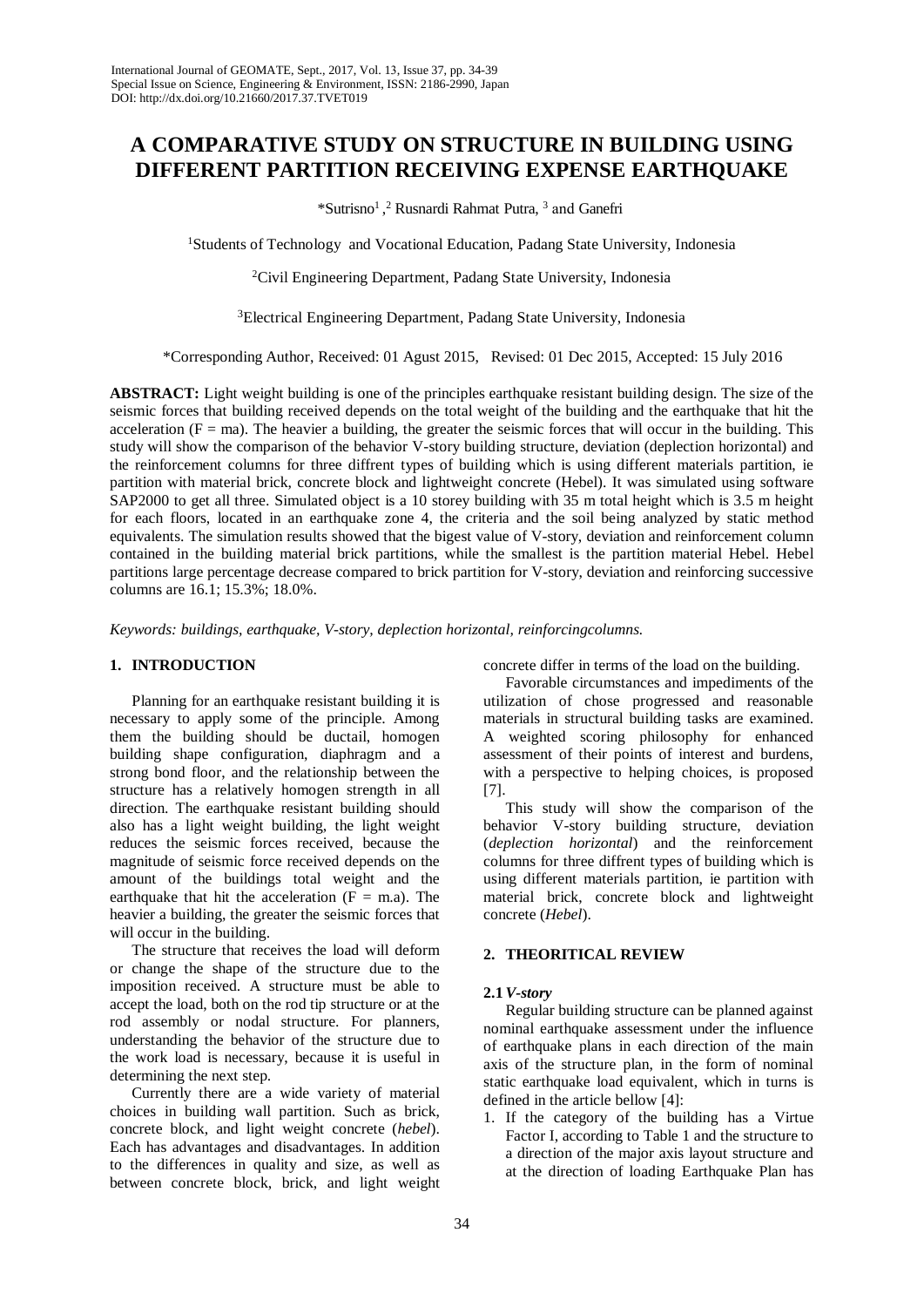an earthquake reduction factor R and Fundamental natural vibration T1, then nominal shear load equivalent static V is happening on the ground level can be calculated according to the equation :  $V = \frac{C_1 I}{R} W_t$  (1) where  $C_I$  is the Earthquake Respons Factor values obtained from Spectral Respons Plan for Fundamental natural vibration period  $T_l$ , whereas  $W_t$  is the total weight of the building, including live load accordingly.

2. Nominal basic shear load V under Article 6.1.2 should be distributed throughout the building structure height to become equivalent *Fi* of nominal static earthquake load that captures the center of mass of the i-th floor level according to equation :  $\bar{F}_i = \frac{W_i z_i}{\sum_{i=1}^n W_i z_i} V$  (2)

Where Wi is the weight of the i-th floor level, including live load appropriate,  $z_i$  is the height of the floor level of the i-th measured from lateral clamping level under Article 5.1.2 and Article 5.1.3, while n is the number of the top level floor.



Figure 1. Equivalent Static Analysis to determine shear force base [1].

#### **2.2** *Deviation (deplection horizontal)*

In the design of earthquake resistant structure, deviation  $\Delta_M$  between the level should not exceed 0,02 times the high level is concerned to limit the possibility of the collapse of building structures that can cause human fatalities. These limits specified in SNI 1726 Ps 8.2.2. it should be noted. Unlike on the UBC, SNI limit performance serviceability limit between the rate structure should not exceed 0,03/R x height level or 30 mm, the smallest value is applicable. This brick work is intended to prevent tensile strenght of steel and concrete excessive cracking [2]



Figure 2. Displacement of Portal.

### **2.3Equivalent Static Analysis**

.

Equivalent static analysis is a method that is simple and wide used to determine seismic load plan. This method uses the assumption that the response of building against earthquake loads occur on the first dynamic variety, which is equivalent to a variety of static. For this reason this method is called Equivalent Static Analysis. Response occurred, particularly in the building less than 10 floors, it is often assumed to be linear [1].

For the building structure, equivalent static analysis can be performed on a regulatr structure building. The provisions concerning regular building structures mentioned in article 4.2.1[4].

If the building has an irregular structure, then in addition to an equivalent static analysis is also required further analysis, the dynamic response analysis. Calculation of an irregular building dynamic structure response against earthquake loading, can use a wide spectrum analyzer method or methods of analysis dynamic response time history. Article 7.1.3, if the final dynamic response values are espressed in the base shear force nominal, the value should not be less than 80% of the base shear force resulting from equivalent static analysis.

# **3. RESEARCH METHODS**

To get the desired goal, researchers should simulate the comparison three buildings contained of 10 floor and height 35 m with a height between each floor 3,5 m. the object is assumed to be in an earthquake zone 4 with medium soil criteria then analyzed by equivalent static method using SAP2000 software.

#### **3.1Equivalent Static Analysis Step**

Here are the Equivalent Static Analysis steps : 1. Calculate the natural vibrating time of building.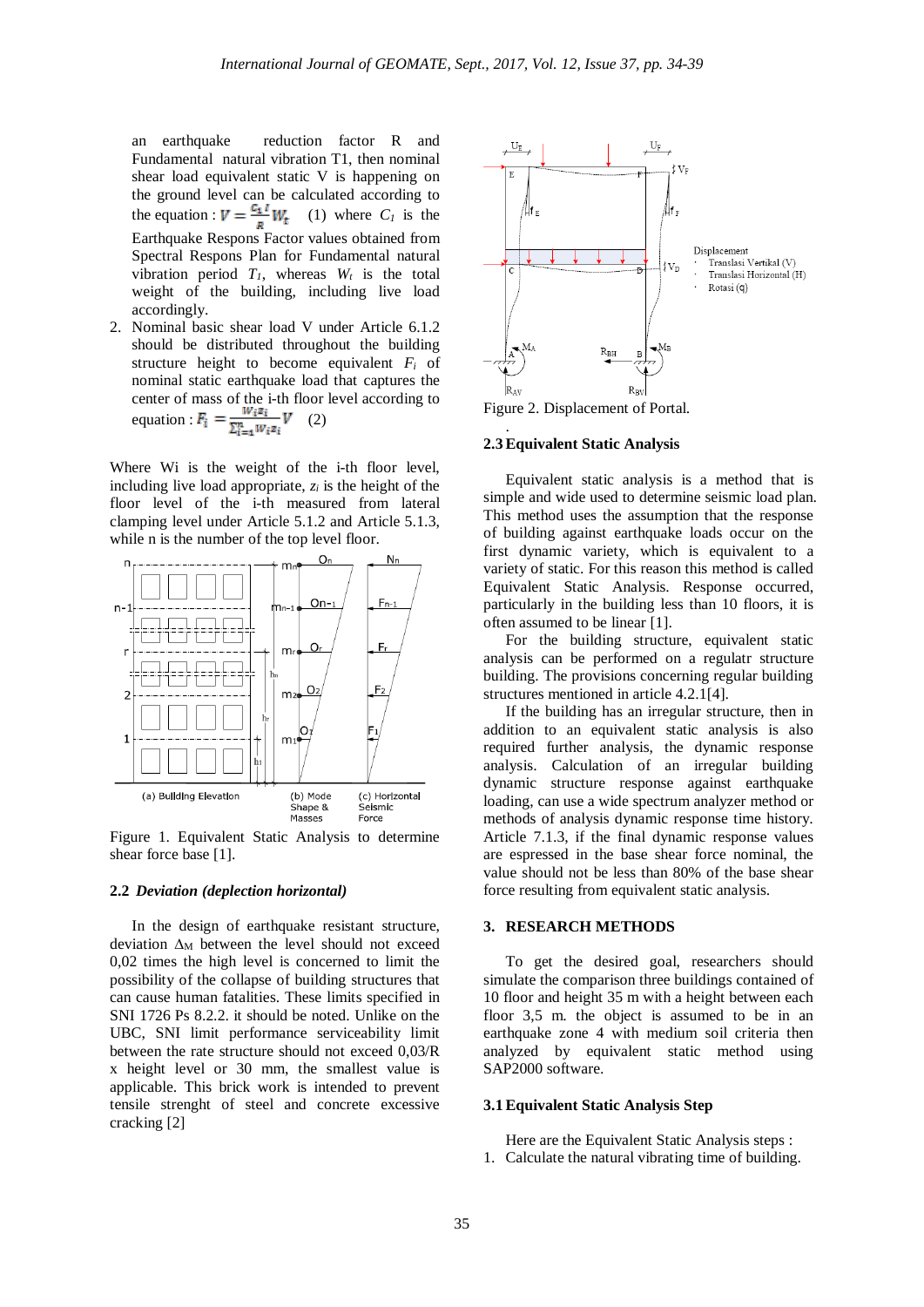- 2. Determine the base shear force coefficient that satisfies.
- 3. Calculate the base shear force (V) based on total weight of the building. Basic nominal shear force formulated as follows :

$$
V=\frac{C_1 I}{R}W_t
$$

4. Distribute the base shear force for each floor of the building structure (F) horizontal shear force for each floor (Fi) which was formulated as follows :

$$
F_i = \frac{W_i z_i}{\sum_{i=1}^n W_i z_i} V_i
$$

- 5. Analyze the structure with the influence of lateral loads to gain *V-story*, deviation *(deplection horizontal)* dan column reinforcement with SAP2000 software.
- 6. Estimate *V-story*, deviation *(deplection horizontal)* dan column reinforcement.

# **3.2 SAP2000 Operation Step**

- 1. Defining the individual units, the individual units are selected based on units present in the structure that analyzed.
- 2. Drawing geometry, geometry described by size and selected unit.
- 3. Defining the material, the material is defined reinforced concrete according to the building that is analyzed.
- 4. Defining the frame section and put it, frame section is the size of beam and column then put it.
- 5. Defining the load and put it, the loads acting on the structure is defined, dead load, live load, and earthquake load then put it down.
- 6. Defining load combination that are adapted to the regulations and the work load. Structure, component, and foundation should be designed in such way so that the design strength is equal or exceed to the effect of the factored load in a combinations of the following [3,6]:
	- a. 1,2D +1,0E+L+0,2S
	- b. 0,9D+1,0E
	- D, E, L and S respectively are dead load, live load, earthquake and snow.
- 7. Analyzed.

# **4. ANALYSIS AND DISCUSSION**

- 4.1Building Data as showed at figure 3.
- 4.2 Floor typical height 3,5 m, column dimension is assumed equal as 50 x 50 cm, beam dimension is assumed equal as 30 x 50 cm, floor plate thickness 12 cm, quality concrete  $(fc') = 30$ MPa, quality steel (fy) = 400 Mpa, the building was used as offices.



# **4.2Earthquake Data :**

The building location is in an earthquake zone 4 and medium soil conditions as explained basic input at located design [8,9]

# **4.3Load Data :**

Brick density : 2000  $\text{kg/m}^3$ , concrete block density :  $1000 \text{ kg/m}^3$ , light weight concrete (hebel) density :  $650 \text{ kg/m}^3$ , additional dead load on each floor (*screed* + ceramics, ceiling, *mechanical,*   $electrical$ ) = 1,6 kN/m<sup>2</sup>, additional dead load on the roof (ceiling, mechanical*, and electrical*) = 0,5  $kN/m^2$ , Live Load (LL) on each floor = 2,5 kN/m<sup>2</sup> and Live Load (LL) on the roof =  $1.5 \text{ kN/m}^2$ .

# **4.4 Calculation**

- 1. For medium soil acquired bedrock peak  $acceleration = 0,2$  g and peak ground acceleration  $A_0 = 0.28$  g (Table 5. Article 4.7.2) SNI 1726-2002).
- 2. Tc = 0,6 second,  $A_m = 2.5$  A0 = 0,7 g and  $A_r =$  $A<sub>m</sub>$  x Tc = 0,42 (Table 6. Article 4.7.6 SNI 1726)  $-2002$ ).



Figure 4. Determining C value with a graph

3. For a regular office building, virtue factor structure  $(I) = 1.0$  (Table 1. Article 4.1.2 SNI 1726 -2002)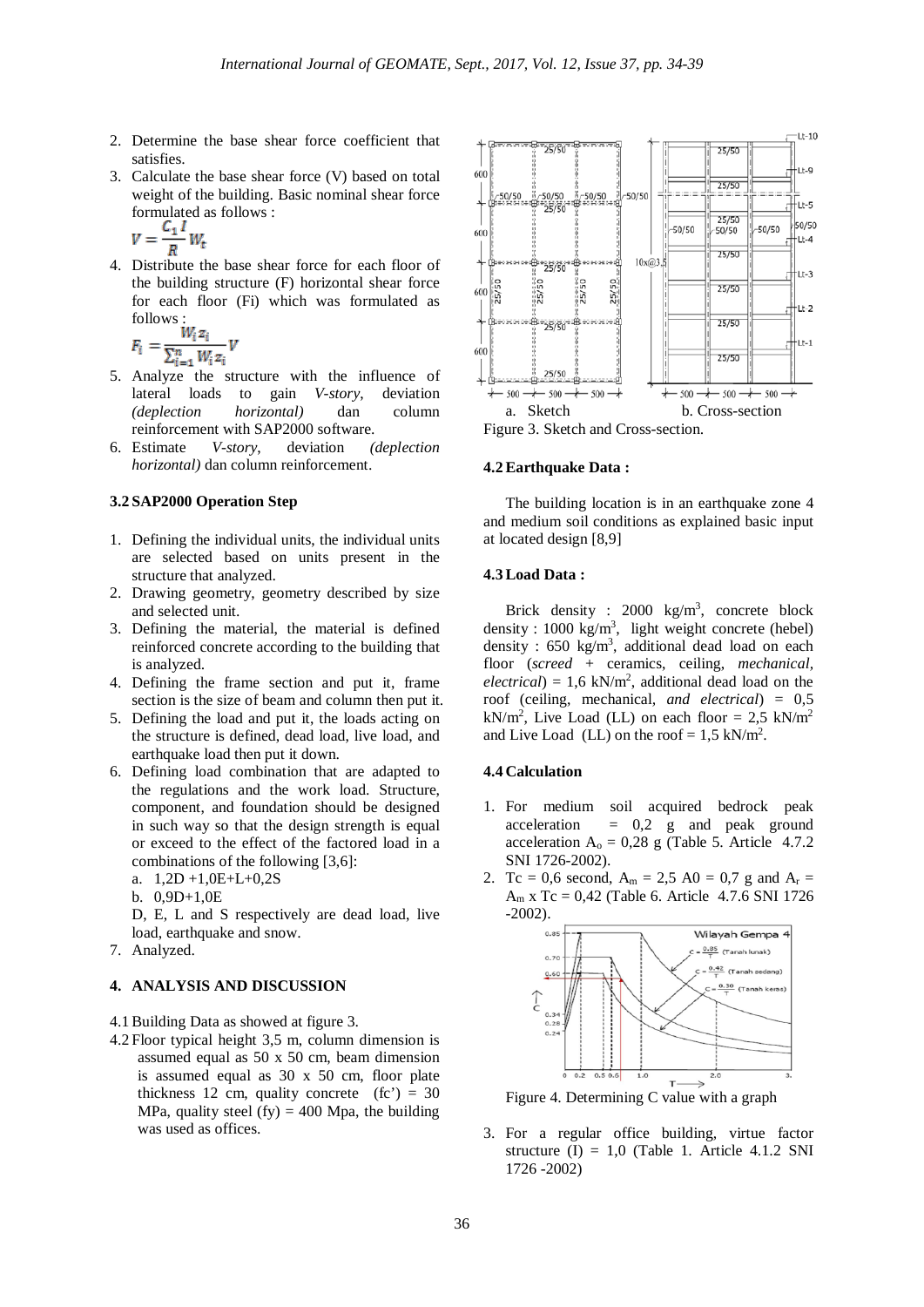4. Earthquake reduction factor,  $R = 8.5$ (Table 3. Article 4.3.6 SNI 1726 -2002).



Figure 5. Division of the load calculation. Table 1. Result of the dead load (DL) and live load calculation (LL)

| Lantai |       | Beban,       |        |          |         |
|--------|-------|--------------|--------|----------|---------|
|        | Kolom | <b>Balok</b> | Lantai | Tambahan | LL (kN) |
| 10     | 210   | 544          | 1036.8 | 180      | 540     |
| 9      | 420   | 544          | 1036,8 | 576      | 900     |
| 8      | 420   | 544          | 1036,8 | 576      | 900     |
| 7      | 420   | 544          | 1036,8 | 576      | 900     |
| 6      | 420   | 544          | 1036.8 | 576      | 900     |
| 5      | 420   | 544          | 1036,8 | 576      | 900     |
| 4      | 420   | 544          | 1036,8 | 576      | 900     |
| 3      | 420   | 544          | 1036,8 | 576      | 900     |
| 2      | 420   | 544          | 1036,8 | 576      | 900     |
| 1      | 630   | 544          | 1036.8 | 576      | 900     |

Table 2. Result of the load partition calculation.

| Lantai         | Beban Partisi (kN) |     |       |  |  |
|----------------|--------------------|-----|-------|--|--|
|                | Batako<br>Bata     |     | Hebel |  |  |
| 10             | 526                | 263 | 171   |  |  |
| 9              | 869                | 434 | 282   |  |  |
| 8              | 869                | 434 | 282   |  |  |
| 7              | 869                | 434 | 282   |  |  |
| 6              | 869                | 434 | 282   |  |  |
| 5              | 869                | 434 | 282   |  |  |
| 4              | 869                | 434 | 282   |  |  |
| 3              | 869                | 434 | 282   |  |  |
| $\overline{2}$ | 869                | 434 | 282   |  |  |
| 1              | 1.326              | 663 | 431   |  |  |

Table 3. Total load calculation result per floor.

| Lantai | $W_x h_x$ (kN.m) |           |          |  |  |  |
|--------|------------------|-----------|----------|--|--|--|
|        | Bata             | Batako    | Hebel    |  |  |  |
| 10     | 93.061,5         | 83.860,4  | 80.639,9 |  |  |  |
| 9      | 117.047,7        | 103.366,0 | 98.577,4 |  |  |  |
| 8      | 104.042,4        | 91.880,9  | 87.624,3 |  |  |  |
| 7      | 91.037,1         | 80.395,8  | 76.671,3 |  |  |  |
| 6      | 78.031.8         | 68.910.7  | 65.718,3 |  |  |  |
| 5      | 65.026.5         | 57.425.6  | 54.765.2 |  |  |  |
| 4      | 52.021,2         | 45.940,4  | 43.812,2 |  |  |  |
| 3      | 39.015,9         | 34.455,3  | 32.859,1 |  |  |  |
| 2      | 26.010.6         | 22.970.2  | 21.906,1 |  |  |  |
| 1      | 15.340.5         | 13.020.2  | 12.208.1 |  |  |  |
| Jumlah | 680.635          | 602.225   | 574.782  |  |  |  |

The graph in figure 6 illustrates that the building using hebel partition, the *V-story* value is smaller than the concrete block and brick partition. The percentage value reached 11,9% compared to using concrete block partition and 16,1% compared to using brick partition. Difference pattern of *V-story* value shows that the deviation become larger when the height level towards to the lowest level. The biggest difference found in the building with hebel partition material to brick partition material in 1st floor, that is 264,76 kN (Table 5).

Table 4. Calculation result of lateral force equivalent per portal.

| Lantai | Tinggi, h <sub>x</sub> | F Lateral, F, (kN) per portal |        |       |  |  |
|--------|------------------------|-------------------------------|--------|-------|--|--|
|        | (m)                    | Bata                          | Batako | Hebel |  |  |
| 10     | 35,0                   | 67,5                          | 60,5   | 58,1  |  |  |
| 9      | 31,5                   | 84,9                          | 74.6   | 71,0  |  |  |
| 8      | 28,0                   | 75,5                          | 66,3   | 63,1  |  |  |
| 7      | 24.5                   | 66,0                          | 58.0   | 55,2  |  |  |
| 6      | 21,0                   | 56,6                          | 49,7   | 47,4  |  |  |
| 5      | 17,5                   | 47,2                          | 41,5   | 39,5  |  |  |
| 4      | 14,0                   | 37,7                          | 33,2   | 31,6  |  |  |
| 3      | 10,5                   | 28,3                          | 24,9   | 23,7  |  |  |
| 2      | 7,0                    | 18,9                          | 16,6   | 15,8  |  |  |
| 1      | 3,5                    | 11,1                          | 9,4    | 8,8   |  |  |



graph.

Table 5. difference in *V-story* value per level

|       |              | V Story, Vx (kN) |                           | Selisih (kN) |       |       |
|-------|--------------|------------------|---------------------------|--------------|-------|-------|
| antai | Bata<br>(Bt) | Batako<br>(Btk)  | Hebel<br>(H)              | Bt-Btk       | Bt-H  | Btk-H |
| 10    | 225,0        | 201,8            | 193,7                     | 23,2         | 31,3  | 8,1   |
| 9     | 507.9        | 450,5            | 430,5                     | 57,4         | 77,4  | 20,1  |
| 8     | 759,4        | 671,6            | 640.9                     | 87,8         | 118,5 | 30,7  |
| 7     | 979,5        | 865,1            | 825,1                     | 114,4        | 154.4 | 40,0  |
| 6     | 1168.1       | 1030.9           | 983.0                     | 137,2 185,2  |       | 48.0  |
| 5     | 1325,3       | 1169.1           | 1114,5 156,2 210,8        |              |       | 54,6  |
| 4     | 1451,1       |                  | 1279,7 1219,7 171,4 231.3 |              |       | 59,9  |
| 3     | 1545,4       |                  | 1362,6 1298,7 182,8 246,7 |              |       | 63,9  |
| 2     | 1608.3       |                  | 1417,8 1351,3 190,4 257,0 |              |       | 66,6  |
| 1     | 1645.4       |                  | 1449,2 1380,6 196,2 264,8 |              |       | 68,6  |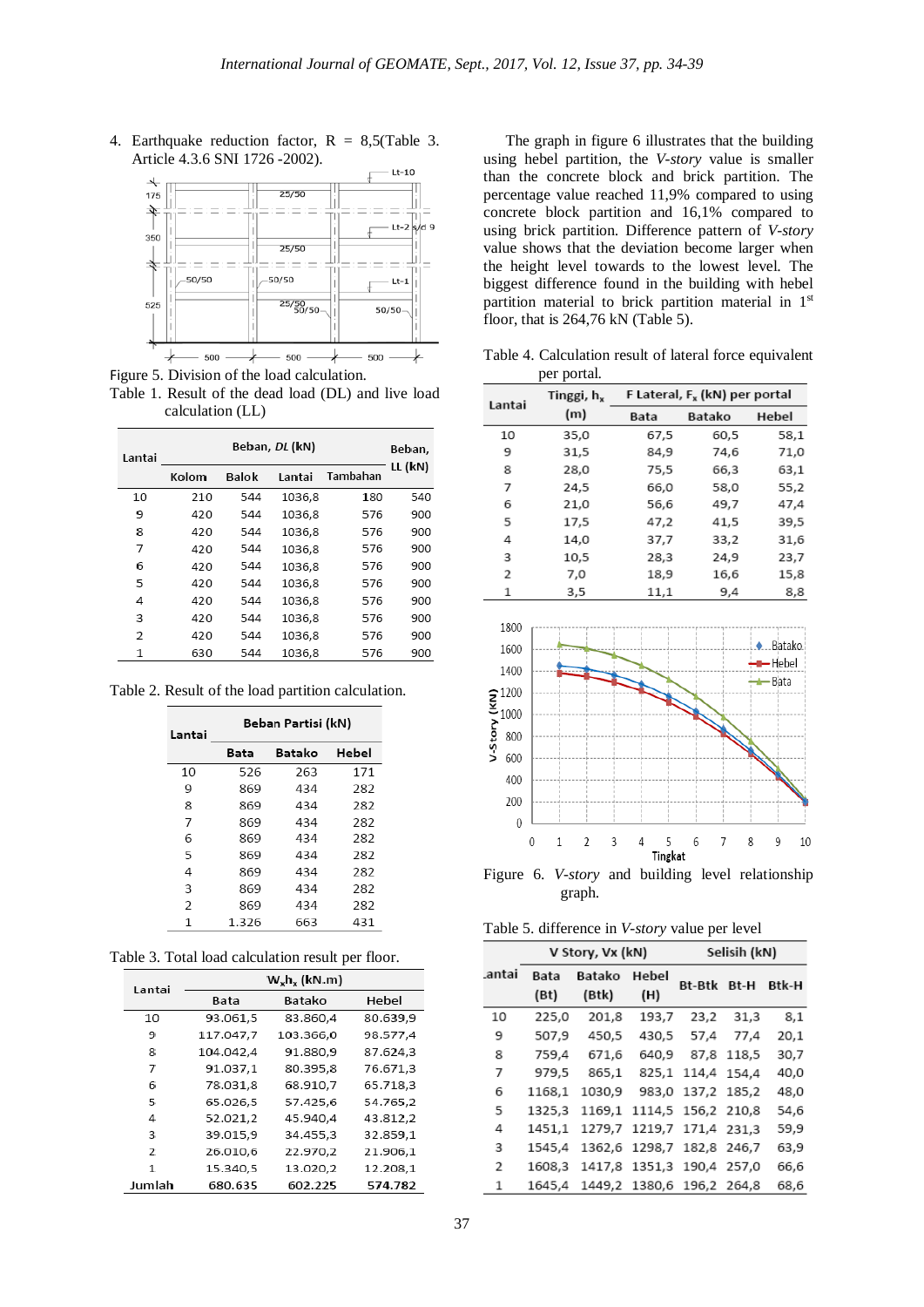Graph in figure 7 illustrates that the building using hebel partition, the horizontal deflection value is smaller than the building using concrete block and brick partition. The percentage value reached 12,7% compared to using concrete block partition and 16,4% compared to using brick partition. The difference pattern of horizontal deplection value, showing comparisons become even greater when the height of the level to the highest level. There are biggest difference on the  $10<sup>th</sup>$  floor of the building with hebel material partition to brick material partition, by 40 mm (Table 6).



Figure 7. Graph displacement relationship building level.

Table 6. Differences of *Deflection Horizontal* value per level.

|                     |        | Displac (mm)      |                     |              | Selisih (mm)          |        |                  |
|---------------------|--------|-------------------|---------------------|--------------|-----------------------|--------|------------------|
|                     | Lantai | Bata<br>(Bt)      | Batako<br>(Btk)     | Hebel<br>(H) | <b>Bt-Btk</b>         | Bt-H   | Btk-H            |
|                     | 10     | 244               | 213                 | 204          | 31                    | 40     | 9                |
|                     | 9      | 236               | 206                 | 197          | 30                    | 39     | 9                |
|                     | 8      | 222               | 194                 | 186          | 28                    | 36     | 8                |
|                     | 7      | 203               | 177                 | 170          | 26                    | 33     | 7                |
|                     | 6      | 179               | 157                 | 150          | 22                    | 29     | 7                |
|                     | 5      | 151               | 132                 | 127          | 19                    | 24     | 5                |
|                     | 4      | 120               | 105                 | 100          | 15                    | 20     | 5                |
|                     | 3      | 87                | 76                  | 72           | 11                    | 15     | 4                |
|                     | 2      | 52                | 45                  | 43           | 7                     | 9      | 2                |
|                     | 1      | 19                | 17                  | 16           | 2                     | 3      | 1                |
|                     | 18000  |                   |                     |              |                       |        |                  |
|                     | 16000  |                   |                     |              |                       |        | · Bata<br>Batako |
|                     | 14000  |                   |                     |              |                       |        | Hebel            |
| Luas Tulangan (mm2) | 12000  |                   |                     |              |                       |        |                  |
|                     | 10000  |                   |                     |              |                       |        |                  |
|                     | 8000   |                   |                     |              |                       |        |                  |
|                     | 6000   |                   |                     |              |                       |        |                  |
|                     | 4000   |                   |                     |              |                       |        |                  |
|                     | 2000   |                   |                     |              |                       |        |                  |
|                     |        | 0<br>$\mathbf{1}$ | 3<br>$\overline{2}$ | 4            | 5<br>6<br>Tingkat (m) | 7<br>8 | 9<br>10          |

Figure 8. Graph of relationship between column reinforcement area with building level.

Table 7. Difference in value of the column reinforcement area per level.

|        | Tulangan Kolom (mm <sup>2</sup> ) |                 |              | Selisih (mm <sup>2)</sup> |      |       |
|--------|-----------------------------------|-----------------|--------------|---------------------------|------|-------|
| Lantai | Bata<br>(Bt)                      | Batako<br>(Btk) | Hebel<br>(H) | Bt-Btk                    | Bt-H | Btk-H |
| 10     | 3600                              | 3600            | 3600         | 0                         | 0    | 0     |
| 9      | 4517                              | 3795            | 3600         | 722                       | 917  | 195   |
| 8      | 6722                              | 5700            | 5399         | 1022                      | 1323 | 301   |
| 7      | 8186                              | 7219            | 6850         | 967                       | 1336 | 369   |
| 6      | 9297                              | 8175            | 7844         | 1122                      | 1453 | 331   |
| 5      | 10210                             | 8933            | 8576         | 1277                      | 1634 | 357   |
| 4      | 11073                             | 9522            | 9130         | 1551                      | 1943 | 392   |
| 3      | 11689                             | 9837            | 9395         | 1852                      | 2294 | 442   |
| 2      | 13632                             | 11059           | 10460        | 2573                      | 3172 | 599   |
| 1      | 16985                             | 14635           | 13792        | 2350                      | 3193 | 843   |



Figure 9. Graph of relationship between reduction percentage of bulding mass with V-Story, Deflection Horizontal, and column reinforcement area in the building.

The graph in figure 8 illustrates that the buildings which is using large hebel partition needs less column reinforcement area than the building using concrete block and brick partition. The percentage value reached 5,8% compared to using concrete block partition and 18,8% compared to using brick partition. Difference pattern of the needs in column reinforcement area, showing the comparison to be increasing when the height of the level to the lowest level. There are biggest difference on the  $1<sup>st</sup>$  floor of the building with hebel material partition to brick material partition, by 3193 mm2 (Table 7).

Graph in figure 9, shows the percentage of impairment and impairment prediction of *V-story* value, deflection horizontal and column reinforcement when the mass percentage decreases.

#### **5. CONCLUSION**

1. Both *V-story,Deflection Horizontal* and column reinforcement greatest value contained in the building using brick material partition, while the